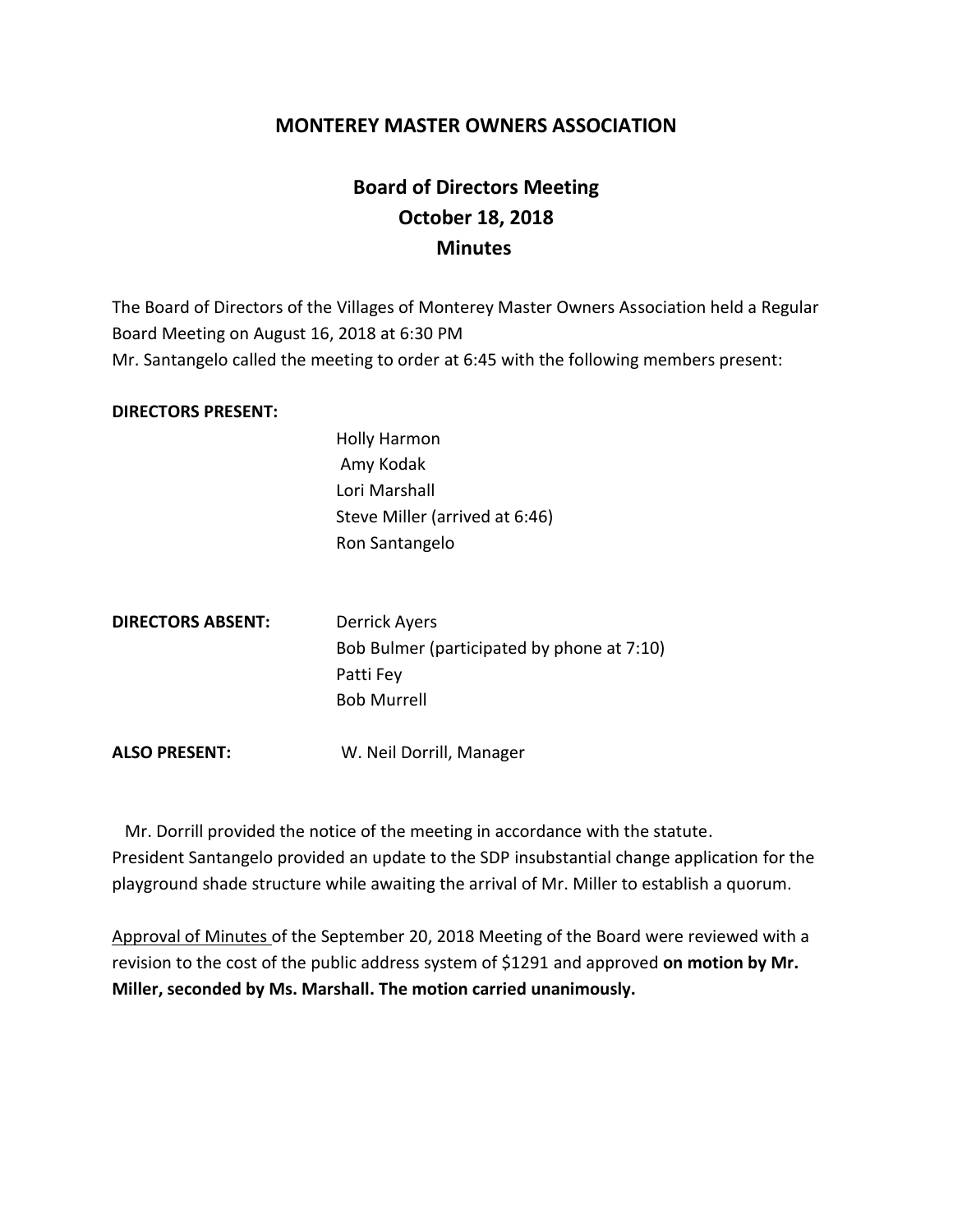Treasurers Report Finance/ Treasurer balances on balance sheet: Operations \$250,000, Reserve \$750,000, Resale Fund net \$39,000 ytd. Loan balance \$2,015,000 next quarterly payment due this month. Income statement ytd over budget, under budget on open expenses, net income of \$250,000 revenue over expenses. President Santangelo provided an overview of the repricing and the use of reserve will be explored. \*\*Audit proposals were attached and continued to the November meeting.

- 1. Tennis Renovation: update was provided to include the installation of new fencing, furniture and wind screens. Additional work will be required to excavate a drainage trench on the north side of the courts.
- 2. Sports Court: Two proposals to landscape the fencing surrounding the sports court was received. One from Sunnygrove and one from Keeping it Green. The Board authorized the proposal from Sunnygrove \$5,500. **On a motion by Mr. Miller, seconded by Ms. Harmon. The motion carried unanimously.**
- 3. Master Documents: update scheduled for next meeting. Two specific areas of change include fines and speeding monitoring on residential streets.
- 4. Lake Maintenance: The Board has a proposal from Solitude Lake Management. Two additional proposals will be solicited for FY 2019.
- 5. Orange Blossom Association: Mr. Day provided an update concerning the proposed fire station and impacts were addressed at a recent public hearing on October 10<sup>th</sup>. The fire commissioners were concerned over the impacts to adjacent communities and the Fire District has agreed to suspend development and explore selling the parcel.
- 6. Cypress Security Installation: **On a motion by Mr. Miller, seconded by Ms. Kodak. The motion carried unanimously.**
- 7. Social Events: A wine event was scheduled in September. We are scheduled to have a tree lighting ceremony on December  $2^{nd}$ , \$2000 authorized for the event. In addition, we are planning an adult only function for Thursday December 6<sup>th</sup>, caterer already booked on weekends. The budgeted amount for the adult event was \$7500 including food and drinks.